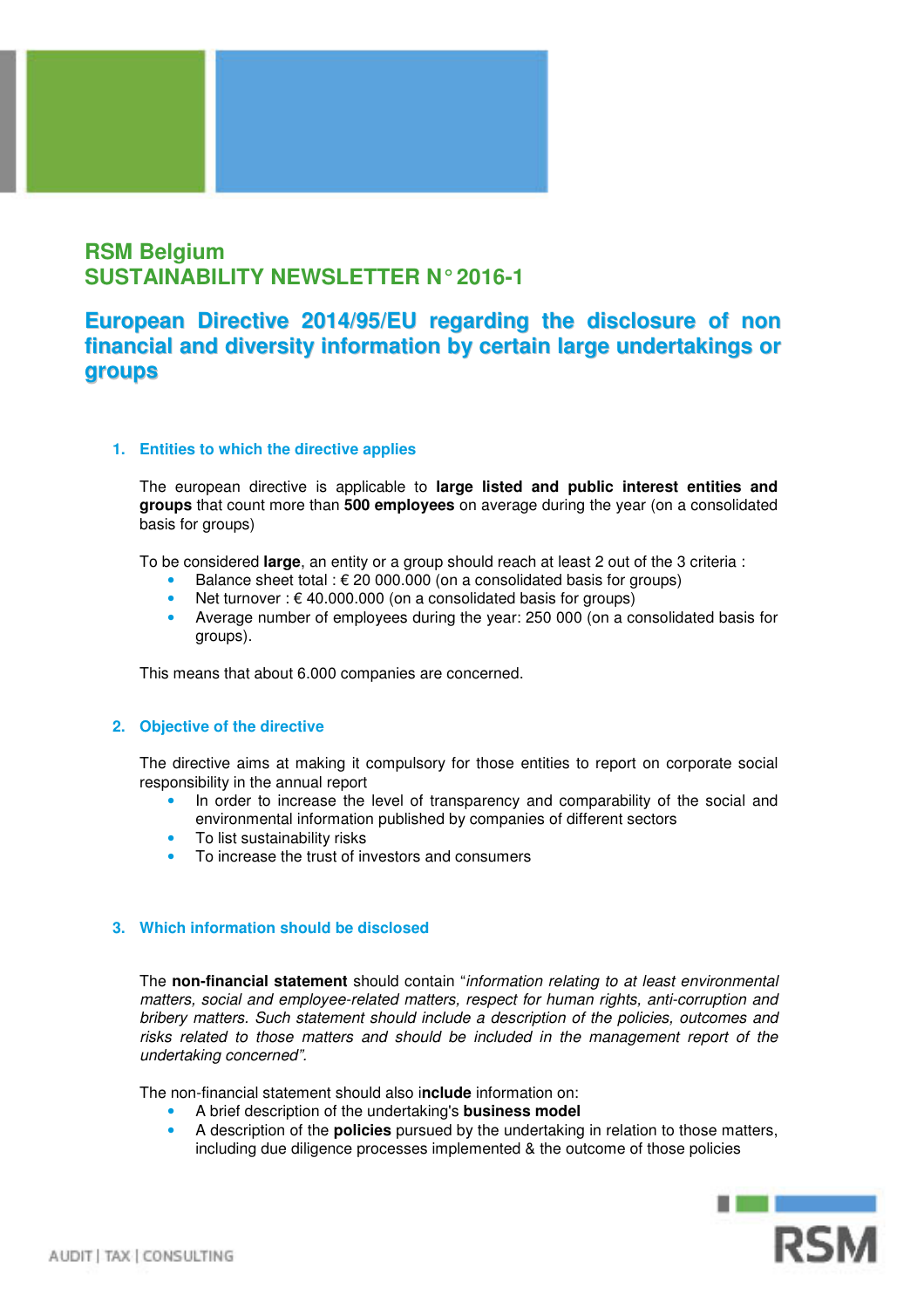

- The principal **risks** related to those matters linked to the undertaking's operations including, where relevant and proportionate, its business relationships, products or services which are likely to cause adverse impacts in those areas, and how the undertaking manages those risks.
- Non-financial **key performance indicators** relevant to the particular business.

In more details, this means :

- As regards environmental matters, details of the current and foreseeable impacts of the undertaking's operations on the environment, and, as appropriate, on health and safety, the use of renewable and/or non-renewable energy, greenhouse gas emissions, water use and air pollution.
- As regards social and employee-related matters, the actions taken to ensure gender equality, implementation of fundamental conventions of the International Labour Organisation, working conditions, social dialogue, respect for the right of workers to be informed and consulted, respect for trade union rights, health and safety at work and the dialogue with local communities, and/or the actions taken to ensure the protection and the development of those communities.
- With regard to human rights, anti-corruption and bribery, the non-financial statement could include information on the prevention of human rights abuses and/or on instruments in place to fight corruption and bribery.

When an entity does not apply some of these elements, the reporting on non-financial information should include a clear and motivated explanation of the reasons justifying the situation (**comply or explain rule**).

Member states have an option to allow certain non-financial information **not to be disclosed**:

- In exceptional cases<br>• After motivated opinion
- After motivated opinion of the board
- When the information disclosure would harm the commercial position of the entity
- When this omission does not prevent a good and balanced comprehension of the evolution of affairs, performance and of the situation of the entity.

As regards **diversity** policies, **listed companies** have an obligation to publish a description of the diversity policy applied in relation to the undertaking's administrative, management and supervisory bodies with regard to aspects such as

- Age
- **Gender**
- Educational and professional backgrounds,
- The objectives of that diversity policy,
- How it has been implemented and the results in the reporting period.
- If no such policy is applied, the statement shall contain an explanation as to why this is the case.

### **4. Which Reporting standards can be used & how should the information be disclosed**

**Several reporting standards** can be used, for example :

• Global reporting Initiative (GRI)